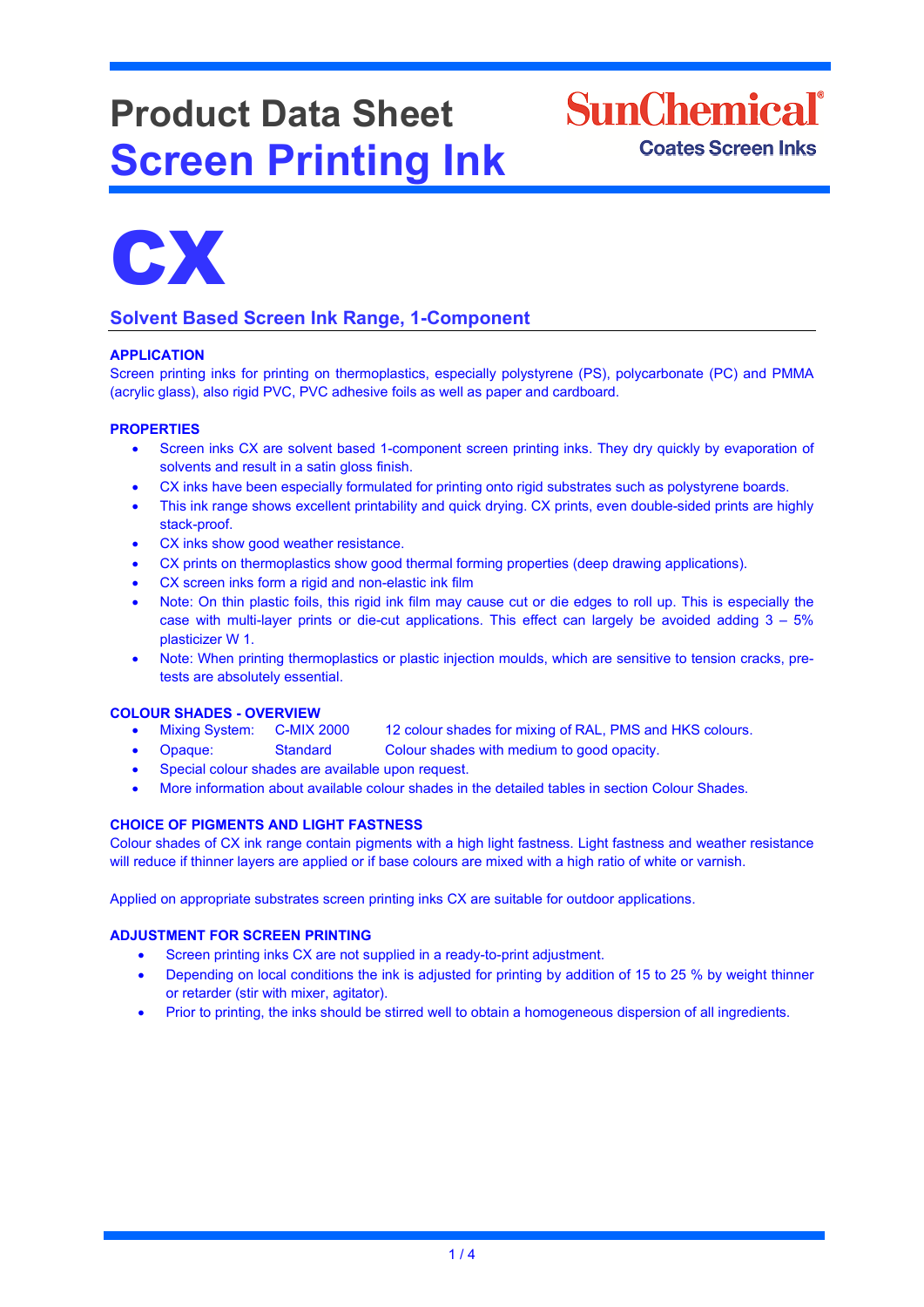#### **THINNERS / RETARDERS**

| VZ 30<br>O<br><b>VZ 40</b><br>$\circ$ | Very slow retarder<br>Very slow retarder                                |  |  |
|---------------------------------------|-------------------------------------------------------------------------|--|--|
|                                       |                                                                         |  |  |
|                                       |                                                                         |  |  |
| <b>VZ 25</b>                          | <b>Medium retarder</b>                                                  |  |  |
| $O$ $VZ$ 20                           | <b>Medium</b> retarder                                                  |  |  |
| $\blacksquare$ VZ 10                  | <b>Quick retarder</b>                                                   |  |  |
| <b>XVH</b><br>$\circ$                 | Very mild thinner, low solving power                                    |  |  |
| <b>VD 60</b>                          | <b>Standard thinner (mild odour)</b>                                    |  |  |
| ■ CPV                                 | <b>Standard thinner</b>                                                 |  |  |
| <b>CXV</b>                            | Especially for printing on polystyrene (PS)                             |  |  |
| O VD 20                               | Very quick thinner, good solving power                                  |  |  |
|                                       | For adjustment of screen inks CX, the following products are available: |  |  |

Depending on printing conditions, the products listed above can be mixed into the inks individually or as mixtures. Please note that depending on evaporation rate of the thinner/retarder used drying times may be longer.

Thinner/retarder should be mixed into the ink thoroughly using a mixer or agitator. In addition, inks should be stirred well prior to each processing to obtain a homogeneous dispersion of all ingredients.

# **ADDITIONAL AUXILIARY AGENTS**

| <b>Application</b>        | <b>Product</b>            | <b>Addition in % by weight Additional Information</b> |                                 |  |  |
|---------------------------|---------------------------|-------------------------------------------------------|---------------------------------|--|--|
| <b>Retarder paste</b>     | VP/K                      | Max. 10%                                              | Possibly slightly reduced gloss |  |  |
|                           | LAB-N 111420/VP Max. 10%  |                                                       | Gloss slightly reduced          |  |  |
| <b>Viscosity increase</b> | Thickening powder Max. 3% |                                                       | <b>Stir with mixer</b>          |  |  |
| <b>Matting</b>            | <b>Matting powder</b>     | Max. 5%                                               | <b>Stir with mixer</b>          |  |  |
| Flow agent                | VM <sub>2</sub>           | $0.3 - 0.5\%$                                         | Do not overdose!                |  |  |
| <b>Plasticizer</b>        | W 1                       | $3 - 5\%$                                             | Longer drying time              |  |  |
| Anti floating agent       | LAB-N 561248              | $1 - 1.5%$                                            | Stir with mixer                 |  |  |

#### **OVERPRINTING**

Generally, it is not necessary to overprint CX inks with varnish. Basically, overprinting is possible with CX/E50.

# **BRONZE COLOURS, MIXING OF BRONZE INKS**

Bronze colours are available upon request.

Printers can mix bronzes themselves using bronze pastes B 75, B 76, B 77 and B 79 as well as bronze powder B 78-POWDER. For examples of colour shades please refer to our Bronze Colour Card.

These "B" bronze pastes and "B" bronze powder are mixed with bronze binder CX/B or varnish CX/E50 prior to processing.

| Mixing ratios in parts by weight: |    |                |            |
|-----------------------------------|----|----------------|------------|
| Gold bronze paste/powder          | tο | CX/B or CX/E50 | $= 1:3-4$  |
| Silver bronze paste               | tΩ | CX/B or CX/E50 | $= 1: 4-6$ |

Bronzes B 75 to B 79 are prone to oxidation (exception B 78-POWDER). Therefore, they should be overprinted, e.g. with CX/E50. B-bronzes are not recommended for long-term outdoor applications.

B 78-POWDER does not tend to oxidation. The pale copper shade will not darken with time. Colour of inks mixed with B 78-POWDER is similar to colour 78/AB as shown on our "bronze colour card".

Note: When overprinting bronze colours with varnish or other colour shades, it is essential to carry out pre-tests to check intermediate adhesion of the ink layers (fingernail test, tape test). Possibly mixing ratio needs to be changed to a higher varnish ratio (between 10 – 30%).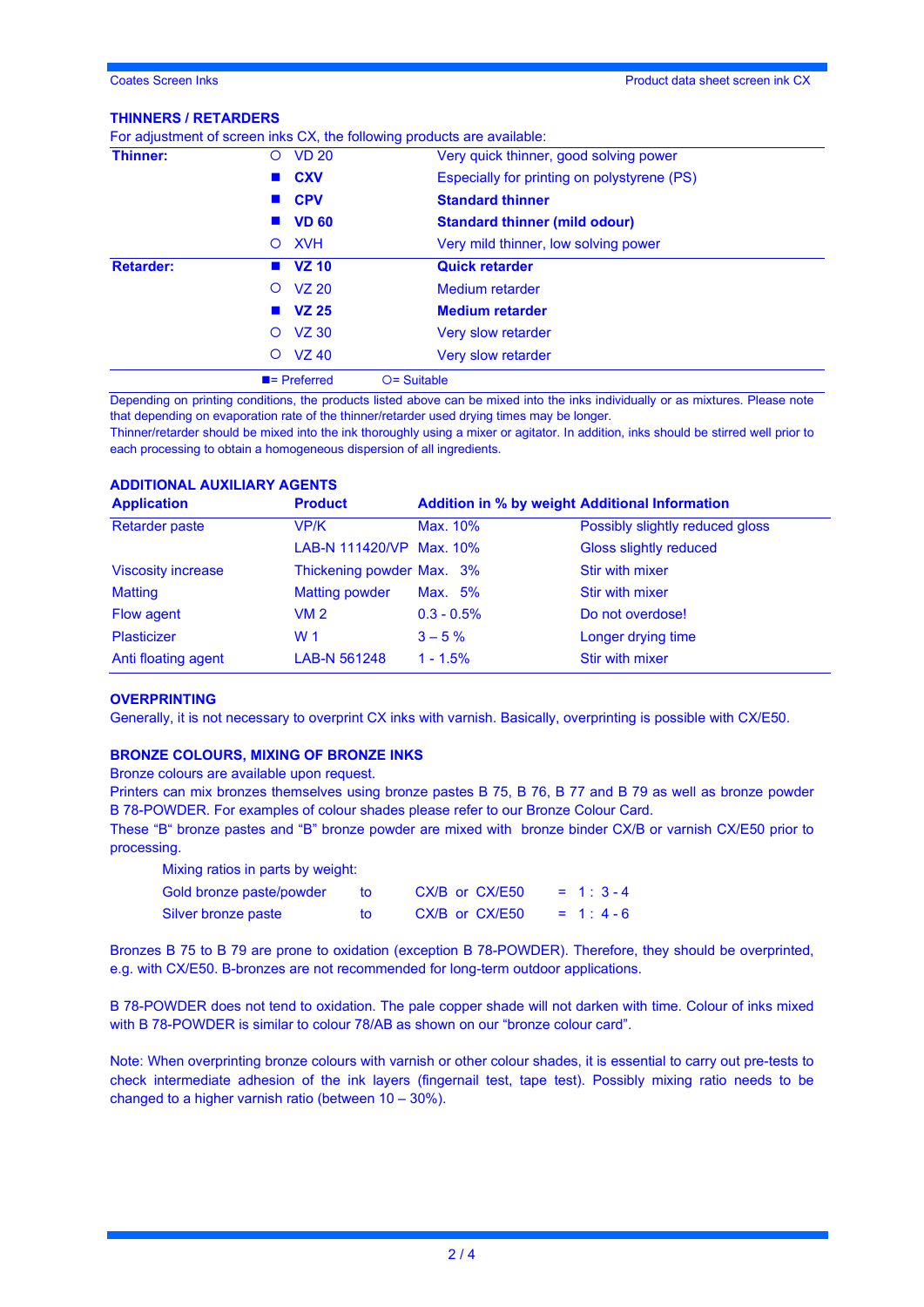#### **DRYING**

CX screen printing inks dry physically, i.e. by evaporation of solvents.

Drying times below are only approximate as drying times depend on various factors.

- Type and amount of thinners/retarders used.
- Thickness of printed ink layer; number of overprinted ink layers.
- Rack drying or tunnel dryer.
- Temperature, air supply, speed of air stream.
- Type of substrate/material printed.

Depending on local conditions, drying time in a drying frame (rack) is approx. 5 - 10 minutes at room temperature (20°C). Drying time using an efficient tunnel dryer (e.g. 2 hot air and 1 cold air section) is about 20 - 30 seconds at a temperature of 50°C.

Note: Addition of retarders may result in much longer drying times!

#### **SCREEN FABRIC / STENCILS**

CX inks have been formulated for printing with fabrics ranging from 77 to 140 threads/cm. Suitability for printing with coarser or finer fabrics should be determined by corresponding pre-trials.

All copy emulsions and capillary films suitable for solvent based screen inks can be used, such as our program of SunCoat or Murakami products.

#### **CLEANING**

Stencils and tools can be cleaned with our universal cleaning agents URS or URS 3.

#### **PACK SIZE**

Screen printing inks CX are delivered in 1 litre containers. Other pack sizes are available upon request.

#### **SHELF LIFE**

In closed original containers, CX inks generally have a shelf life of 5 years from date of production. For exact date of expiry, please refer to the label.

#### **SAFETY DATA SHEETS**

Read safety data sheet prior to processing Safety data sheets comply with Regulation (EC) No. 1907/2006 (REACH), Appendix II.

### **CLASSIFICATION AND LABELLING**

Hazard classification and labelling comply with Regulation (EC) No. 1272/2008 (CLP/GHS).

# **CONFORMITY**

Coates Screen Inks GmbH does not use any of the substances or mixtures for the production of printing inks, which are banned according to the EUPIA (European Association of the Printing Inks Industry) exclusion policy. Further compliance confirmations are available upon request.

#### **ADDITIONAL INFORMATION ABOUT OUR PRODUCTS**

| Product data sheets: | <b>Auxiliary Agents for Screen Printing HM</b>                                                 |
|----------------------|------------------------------------------------------------------------------------------------|
| <b>Brochures:</b>    | <b>Solvent Based Screen Printing Inks</b>                                                      |
| Internet:            | Various technical articles are available for download on www.coates.de.<br>section "SN-Online" |

**FOR COLOUR RANGES, PLEASE REFER TO NEXT PAGE.**